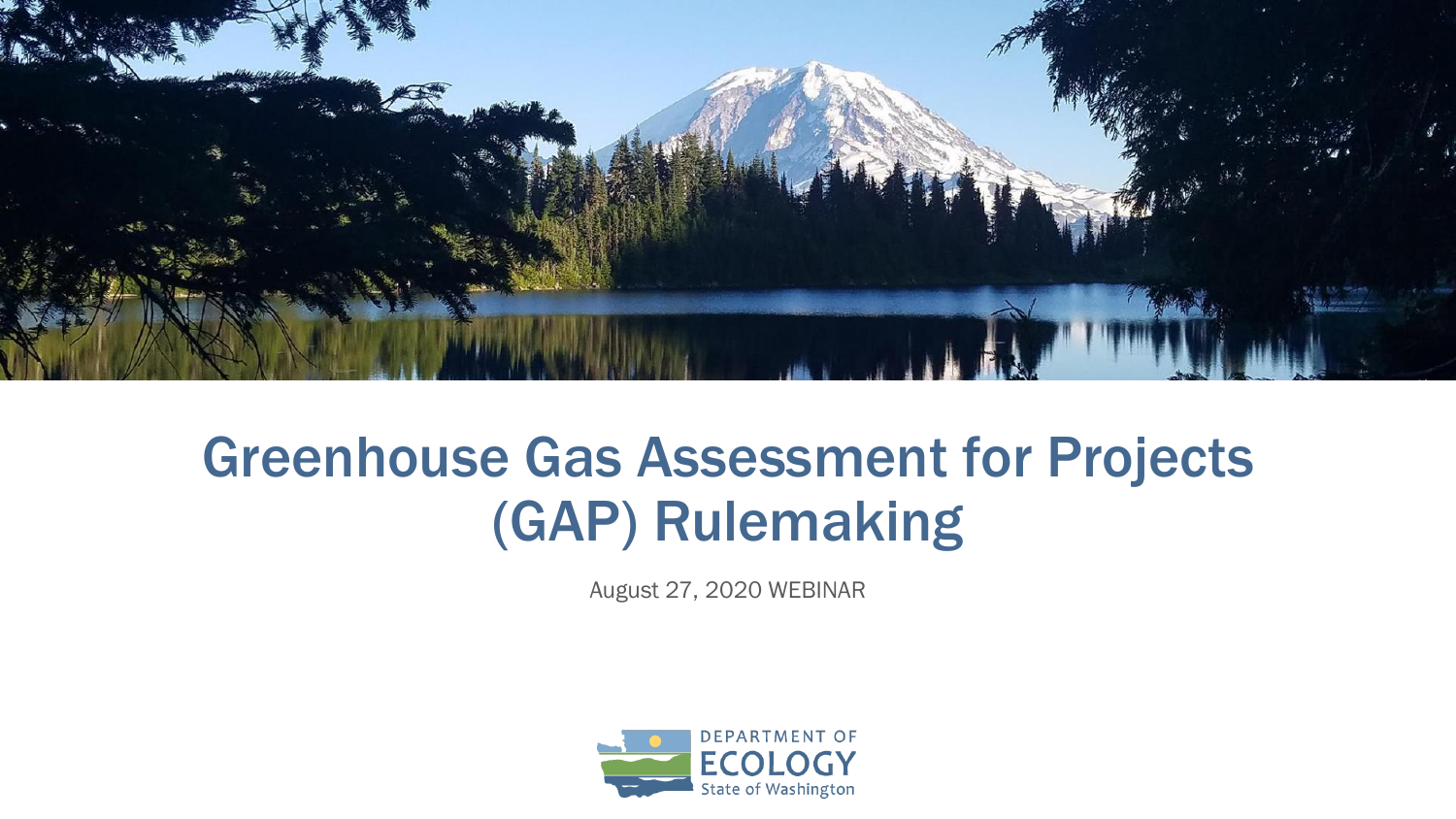### Webinar Agenda

Introduction

Presentation (45 minutes)

Environmental Assessment Methods for Greenhouse Gas Emissions

*Break and Audience Poll (5 minutes)* Public Input and Feedback Input from Groups Representing Key Interest Areas (30 minutes) Environmental, Business and Industry, and Local Government Public input and feedback (70 minutes)



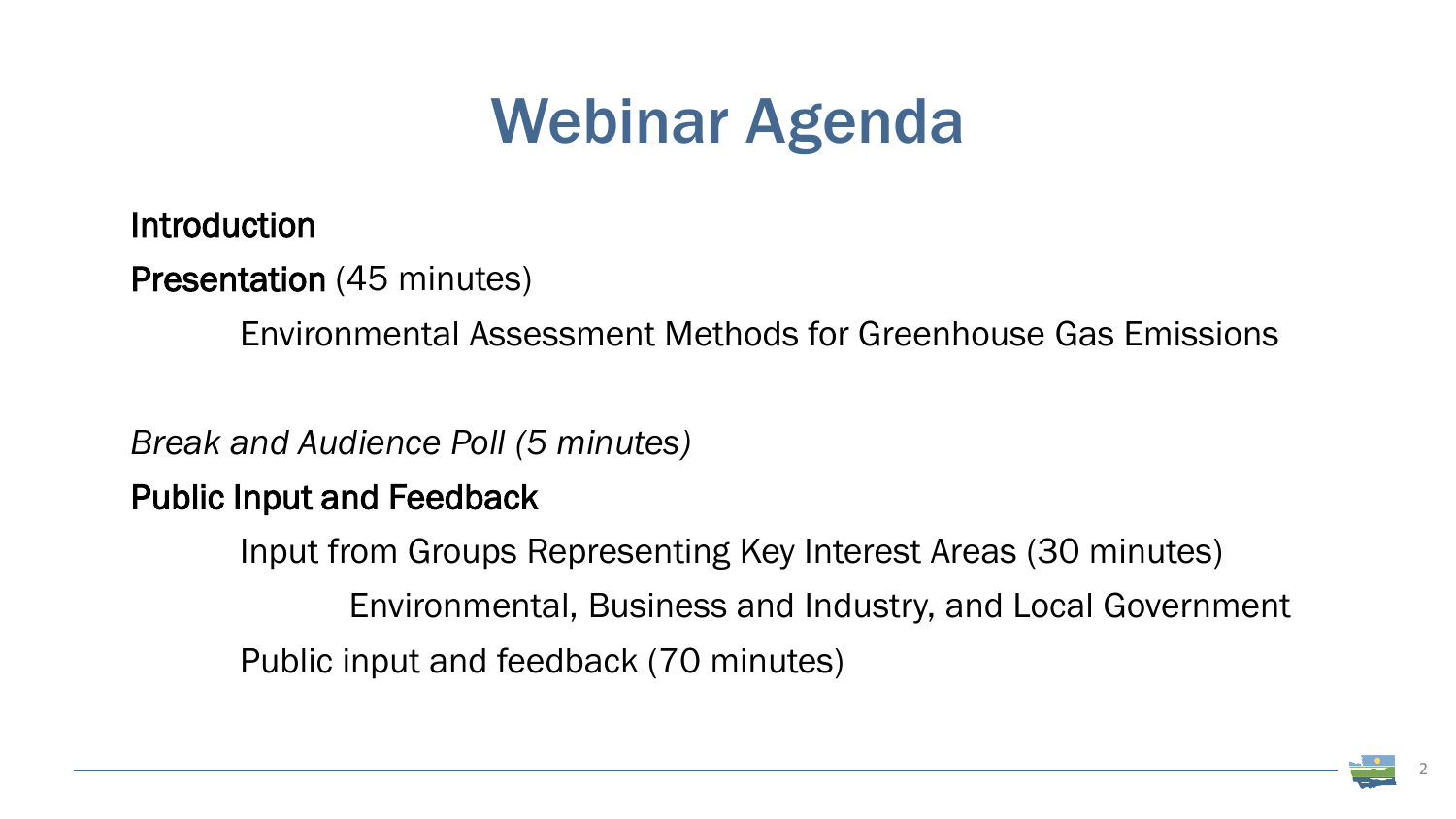### Hello from Ecology!

Here is who you'll be hearing speak today and who is helping with the webinar.

- Brook Swensen, Co-Host and Facilitator
- Sadie Hinklin, Co-Host and Facilitator
- Diane Butorac, GAP Rule Project Manager
- Bill Drumheller, Climate and Energy Expert



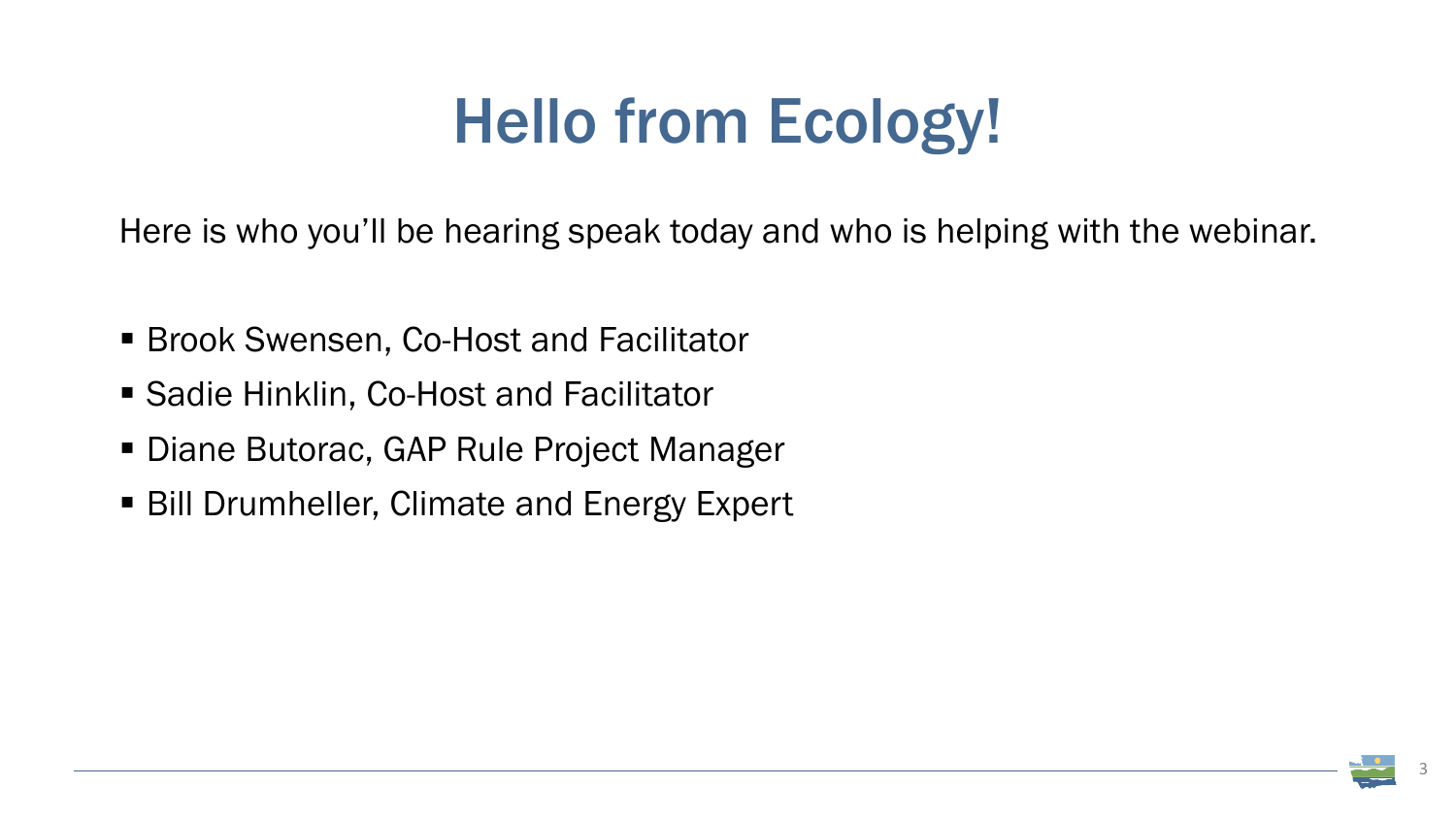#### GAP Rule

- Ecology is starting rulemaking as directed by Governor's Directive 19-18.
- The purpose of this rulemaking is to create a new rule: Chapter 173-445 WAC, Greenhouse Gas Assessment for Projects
- **This rulemaking will:** 
	- Address analysis and mitigation of greenhouse gas emissions for environmental assessments of industrial and fossil fuel projects • Provide consistent and comprehensive assessment methods for industrial
	- and fossil fuel projects
	- Provide clarity and transparency to industry, the public, and agencies

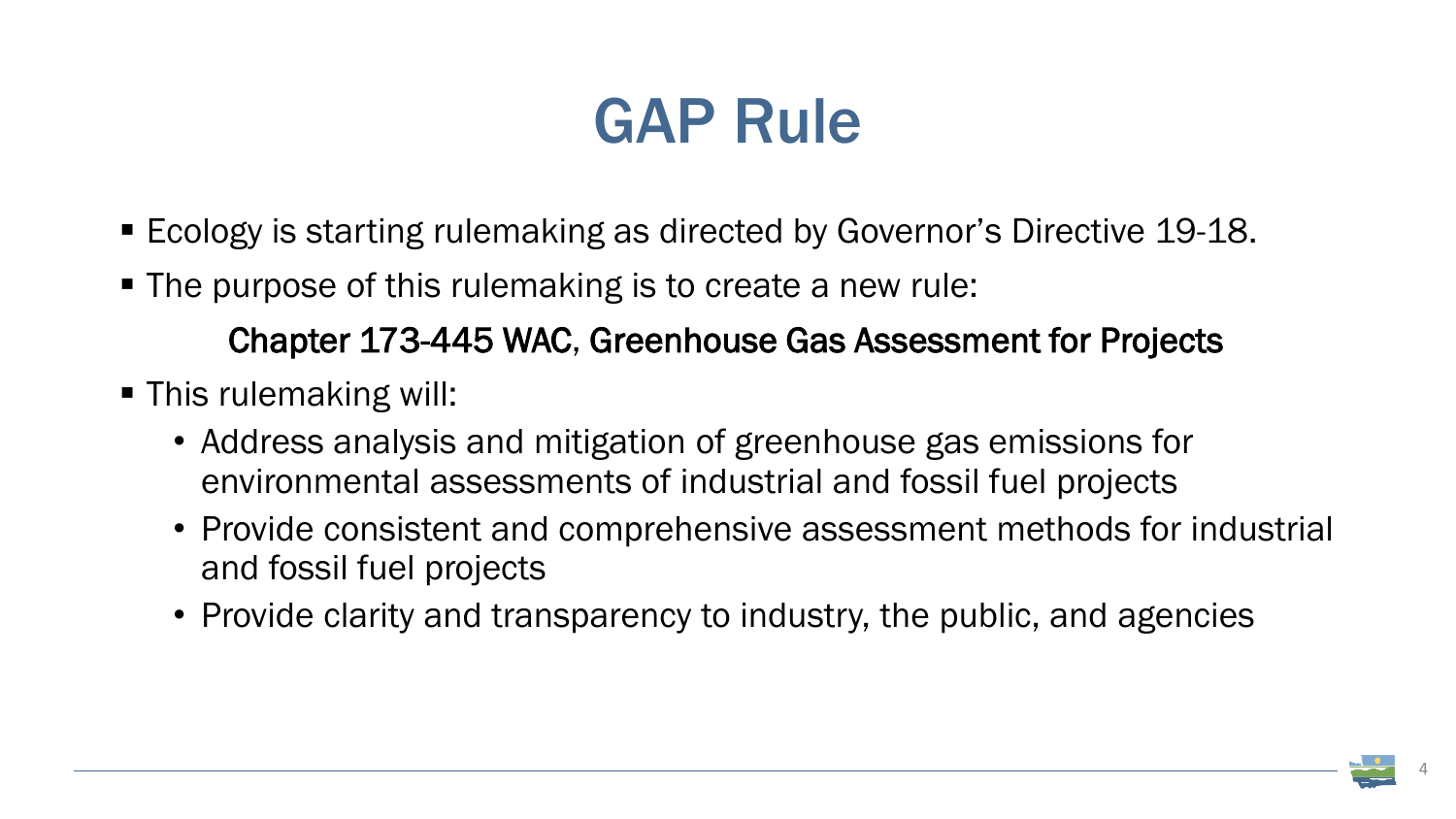#### Previous Webinars

Presentations from these webinars are available on the GAP Rule website.

#### June 25, 2020 Webinar

- **Information on the rule purpose, process, and key concepts** July 23, 2020 Webinar
- Rule applicability

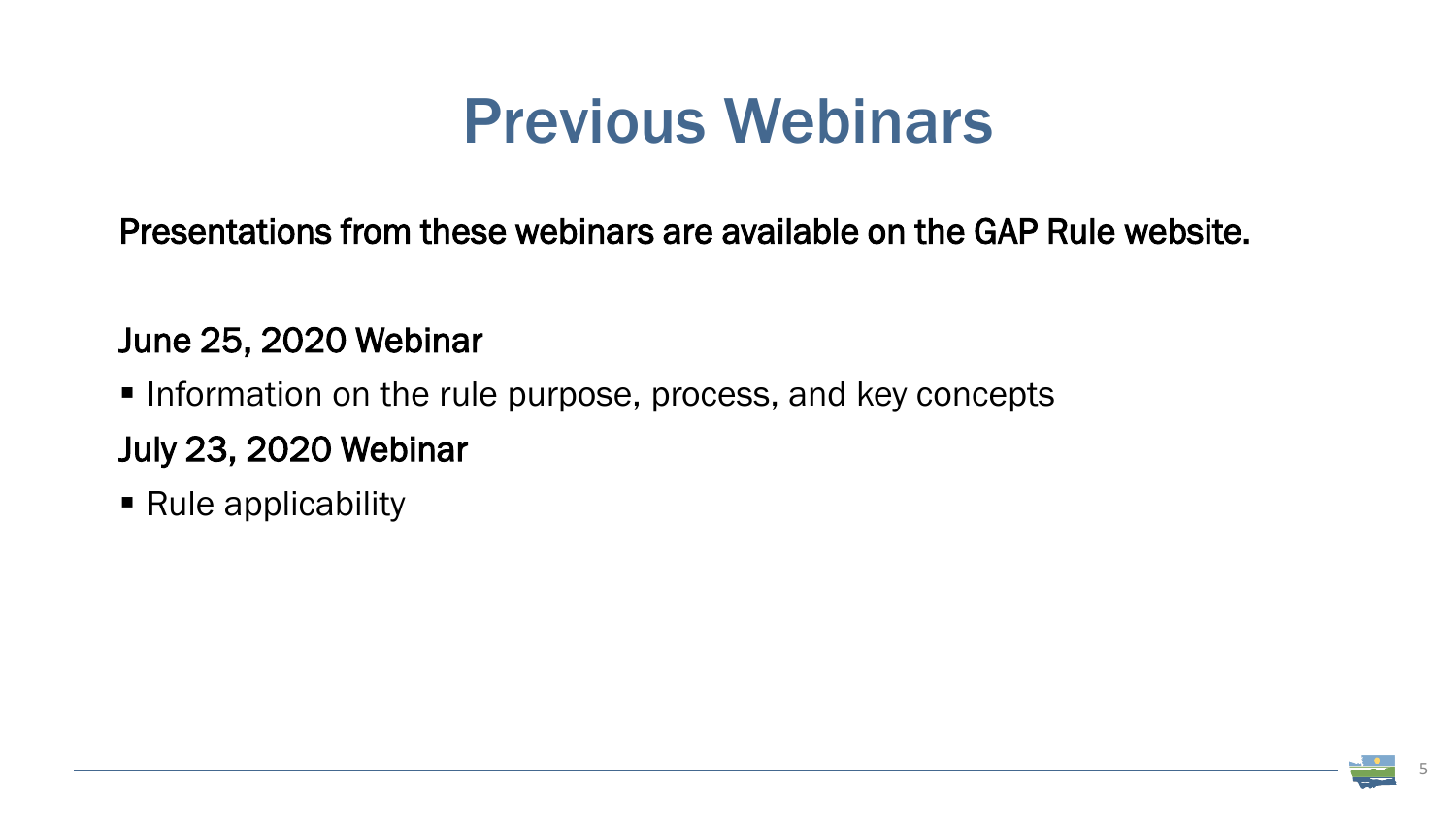#### GAP Rulemaking Process Update

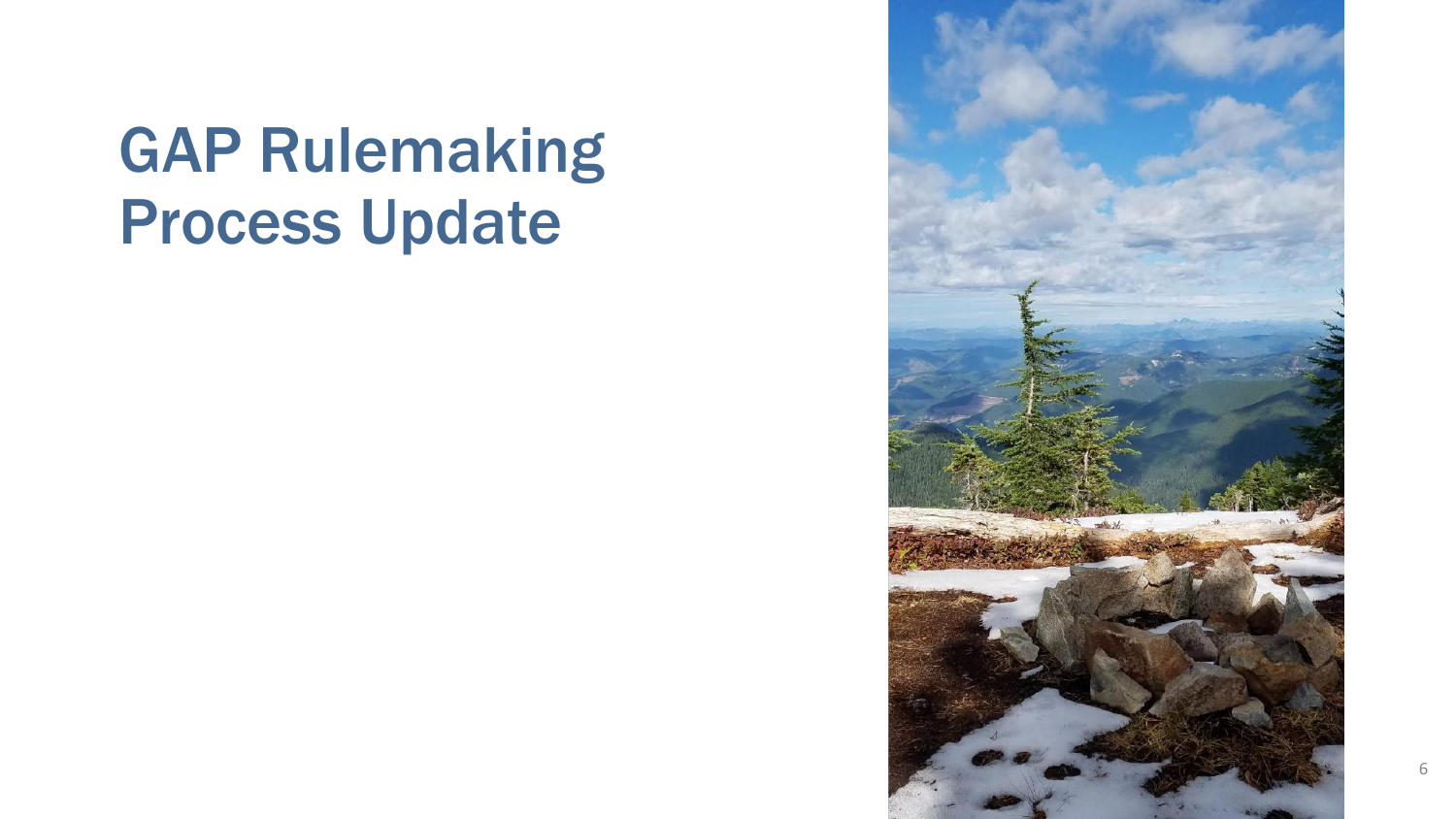### Making Information More Available

We appreciated hearing from you as we started the rule development process. Based on your feedback, these are changes we are implementing to make information on the GAP rulemaking more available:

- Slides of the webinar presentations will be available online a few days in advance of the event
- Videos of the webinar will be available online about 10 days after the event
- Written and verbal input will be posted online (available soon)
- A webinar summary document will be posted online to provide a quick look

- 
- 

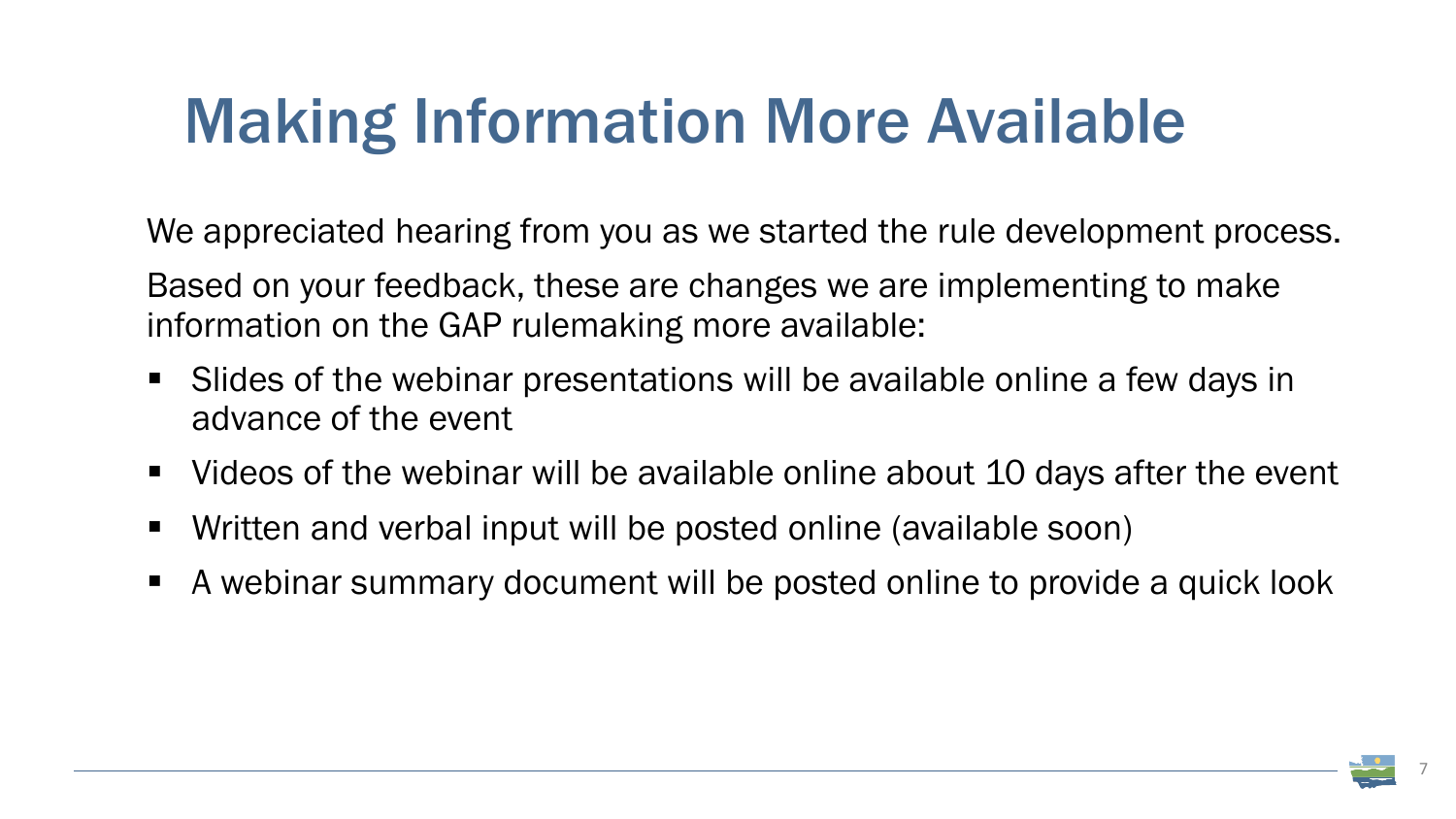### Webinar Format Changes

- Webinar presentation slides will be posted online a few days before the event for you to review and consider
- Names of other attendees will be visible to everyone on the webinar
- **Increased the time limit for individuals to 5 minutes each**



We received feedback on the webinars and are making the following changes: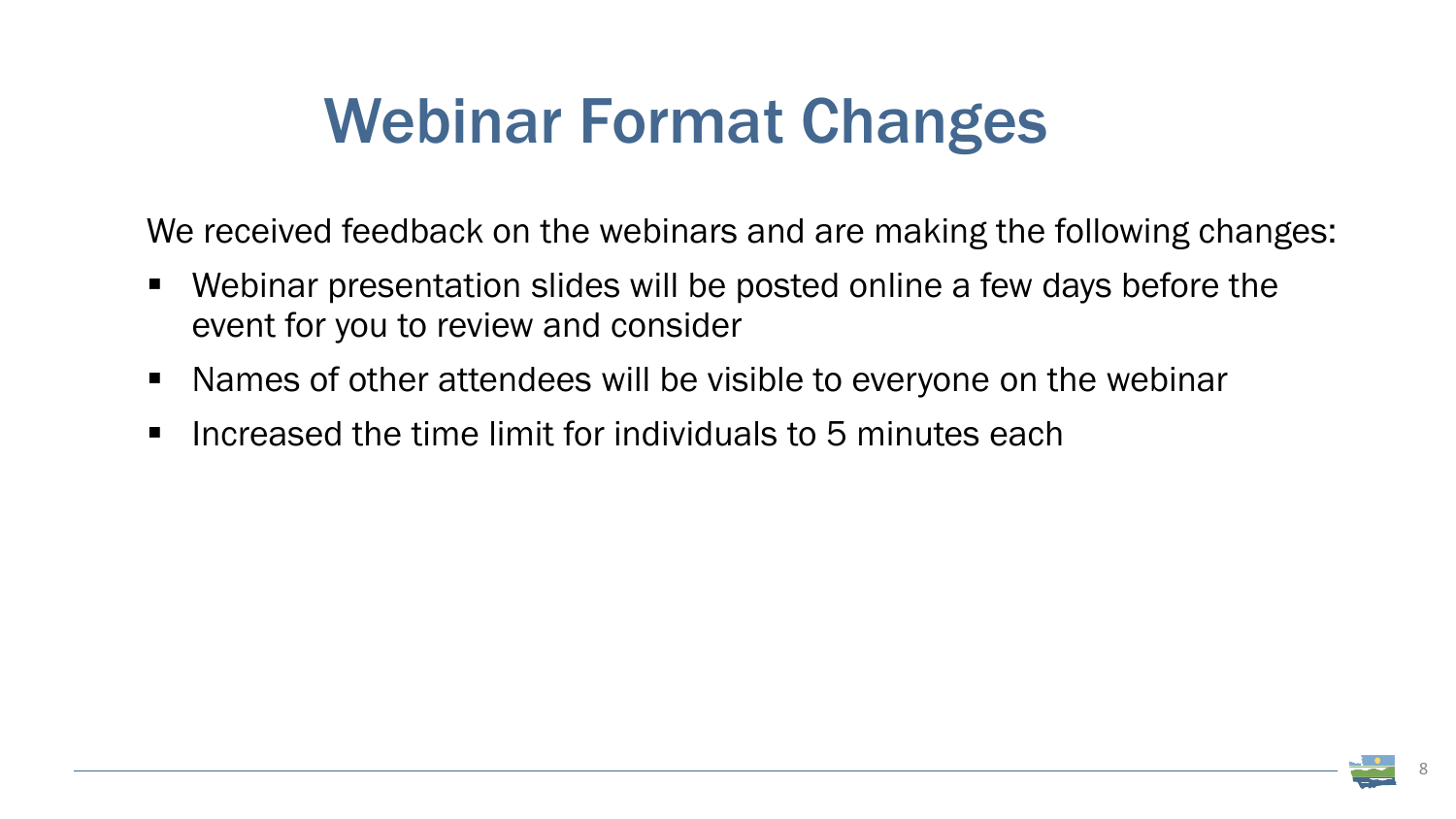### Submitting Input and Feedback

- The [gap-rule@ecy.wa.gov](mailto:gap-rule@ecy.wa.gov) email can be used to submit input and feedback
- We are also setting up an online comment site. The link will be on our GAP Rule webpage once it is available.
	- You will be able to provide input and feedback using an online form
	- You can view input and feedback from others

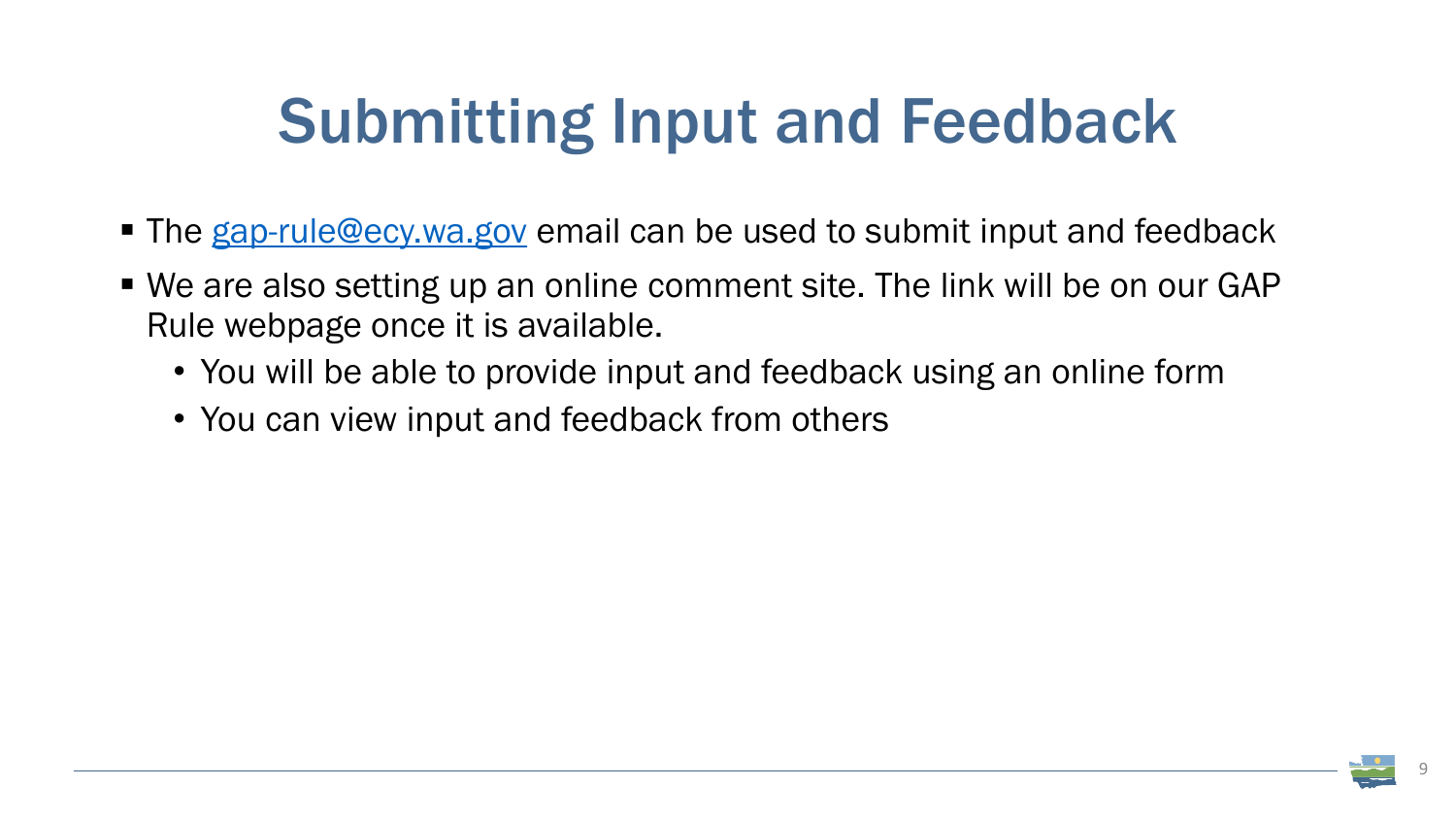**Environmental** Assessment Methods for Greenhouse Gas Emissions

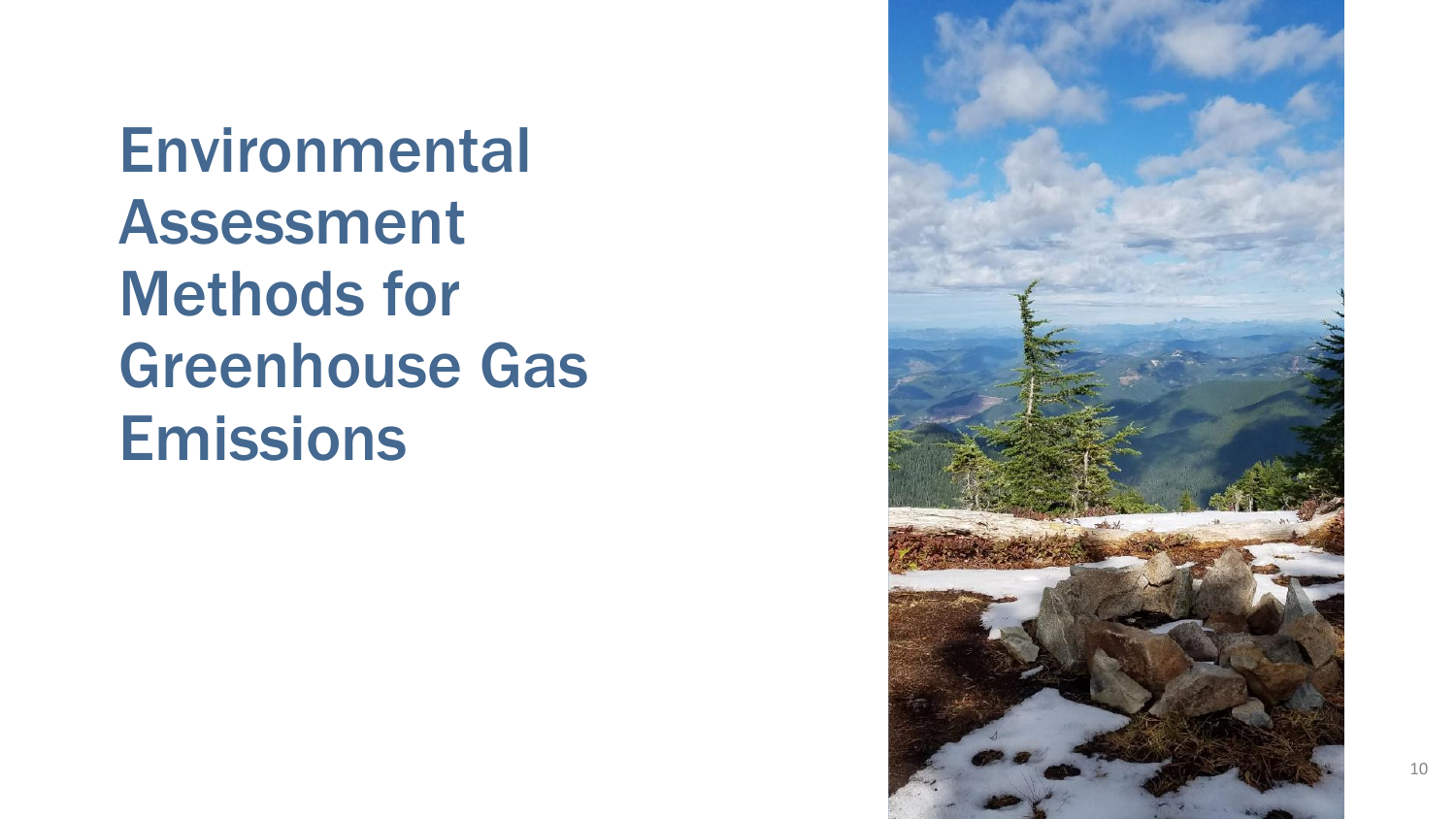### Environmental Assessment Stage

- **The GAP rule will be divided into multiple parts:** 
	- Applicability screening
	- Environmental assessment
	- Mitigation
- Last webinar we talked about the process which determines if the GAP rule would apply to a project
- The next webinar will focus on mitigation
- Today we will focus on the environmental assessment, the second stage of the GAP rule process if the first stage (the screening process) requires it

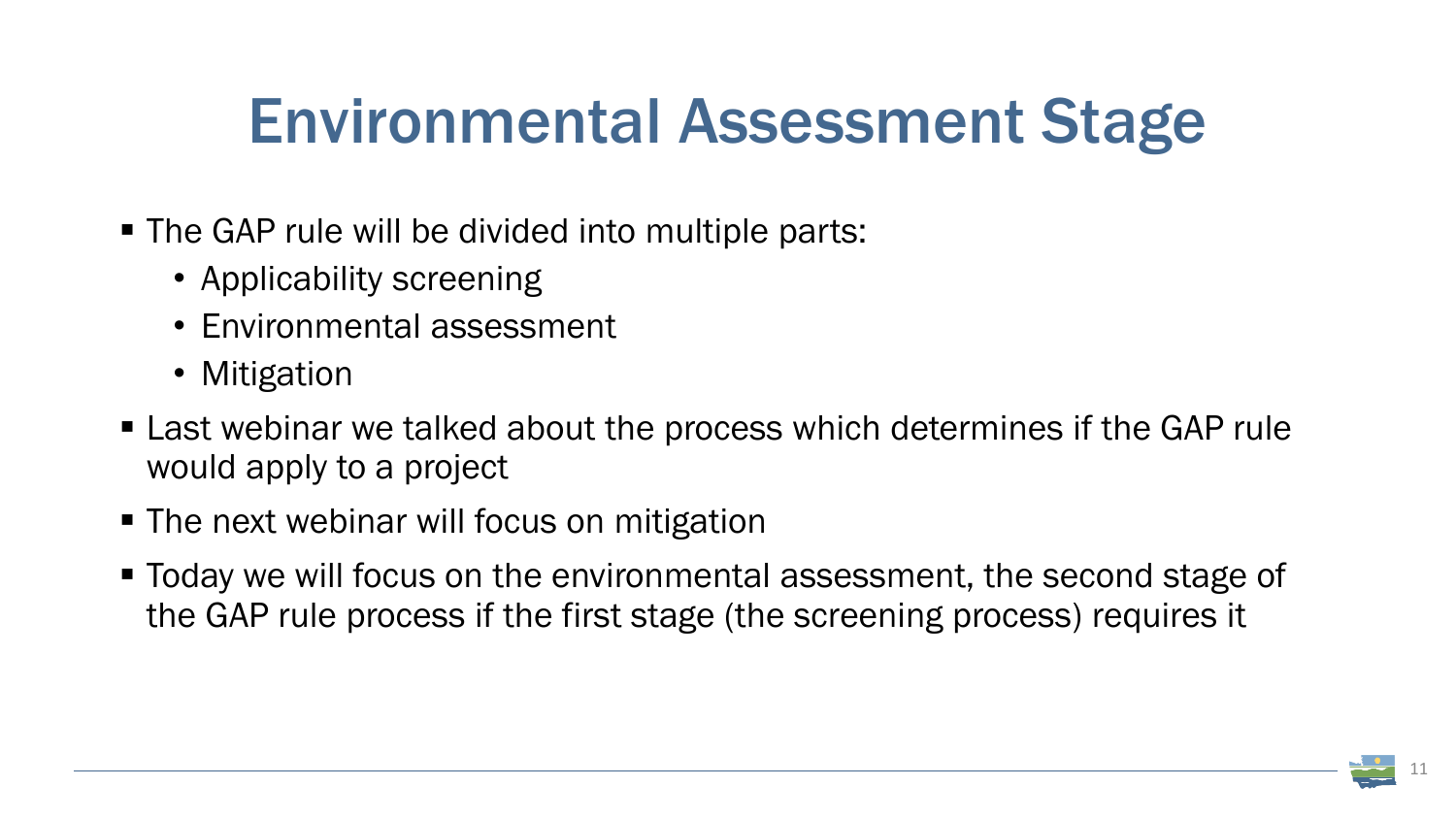#### Context for Environmental Assessment

Per the Governor's Directive #19-18, the environmental assessment should include:

- *"20-year and 100-year global warming potentials for all greenhouse gases attributable to the project, as provided by the most recent international assessment;*
- An assessment of any induced load or growth in fuel or energy consumption *or electricity generation from the project;*
- *Criteria for assessing upstream and likely downstream lifecycle emissions attributable to the project, including transportation, leakage, and market and indirect effects."*



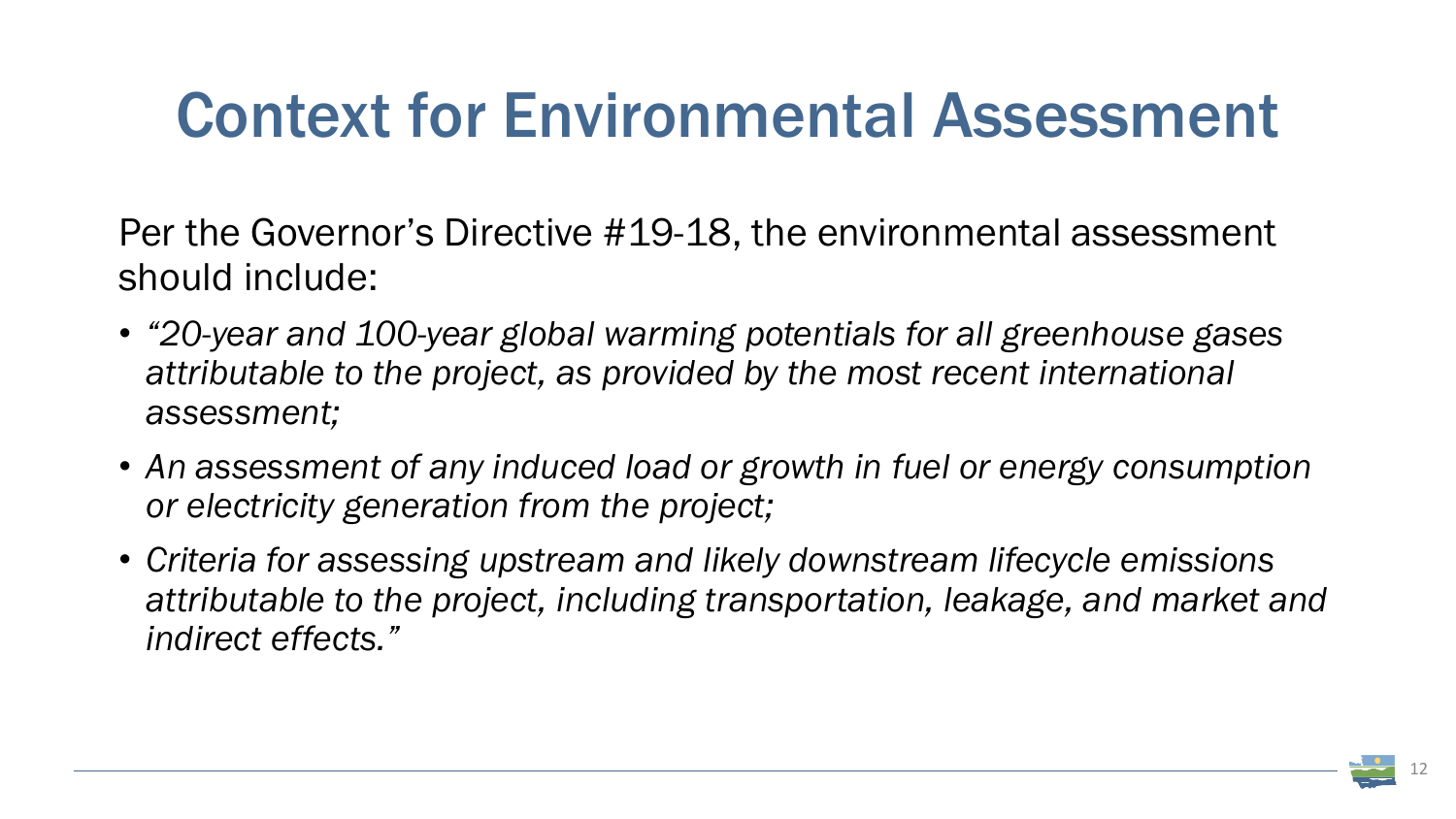

### Global Warming Potentials

- Global Warming Potential (GWP) is a measure of how much energy the emissions of a greenhouse gas will absorb over a given period of time, relative to the emissions of the same amount of carbon dioxide  $(CO<sub>2</sub>)$
- $\blacksquare$  The larger the GWP, the more a given gas warms the earth compared to  $CO<sub>2</sub>$ over the measurement time period
- The United Nations' Intergovernmental Panel on Climate Change (IPCC) provides GWP values for all greenhouse gases for 20, 100, and 500 year
- **The choice of time horizon is a value judgement because it depends on the** relative weight assigned to effects at different times" (IPCC AR5, p. 712)
- The use of GWPs with shorter time periods (i.e., the 20-year option) focus on the impacts of climate change on this generation, longer time periods (100 and 500-year) focus on the impacts of climate change on future generations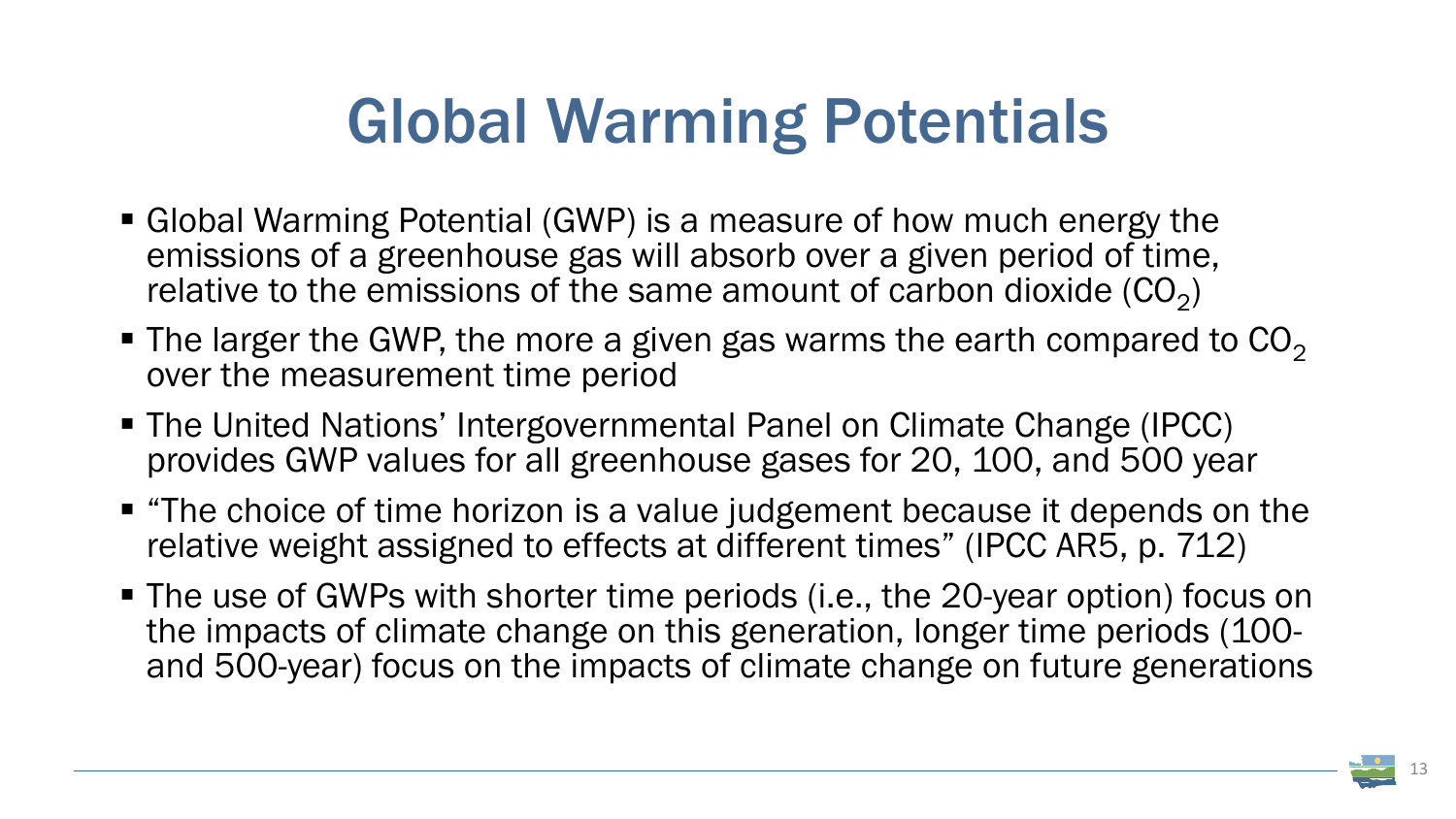### Use of GWPs in the Assessment

- The GAP rule will contain direction on the use of GWPs in the environmental assessment required by the rule
- Consistent with the Governor's directive, the rule will require the assessment to use both 20-year and 100-year GWPs
- All relevant assessment results would be required to be presented using GWPs for both of those time periods
- **The international assessment used by the rule would be the most recent work** of the U.N. Intergovernmental Panel on Climate Change (IPCC), including:
	- GWP calculations and context,
	- Scientific review work, and
	- Technical guidance on greenhouse gas inventories and measurement

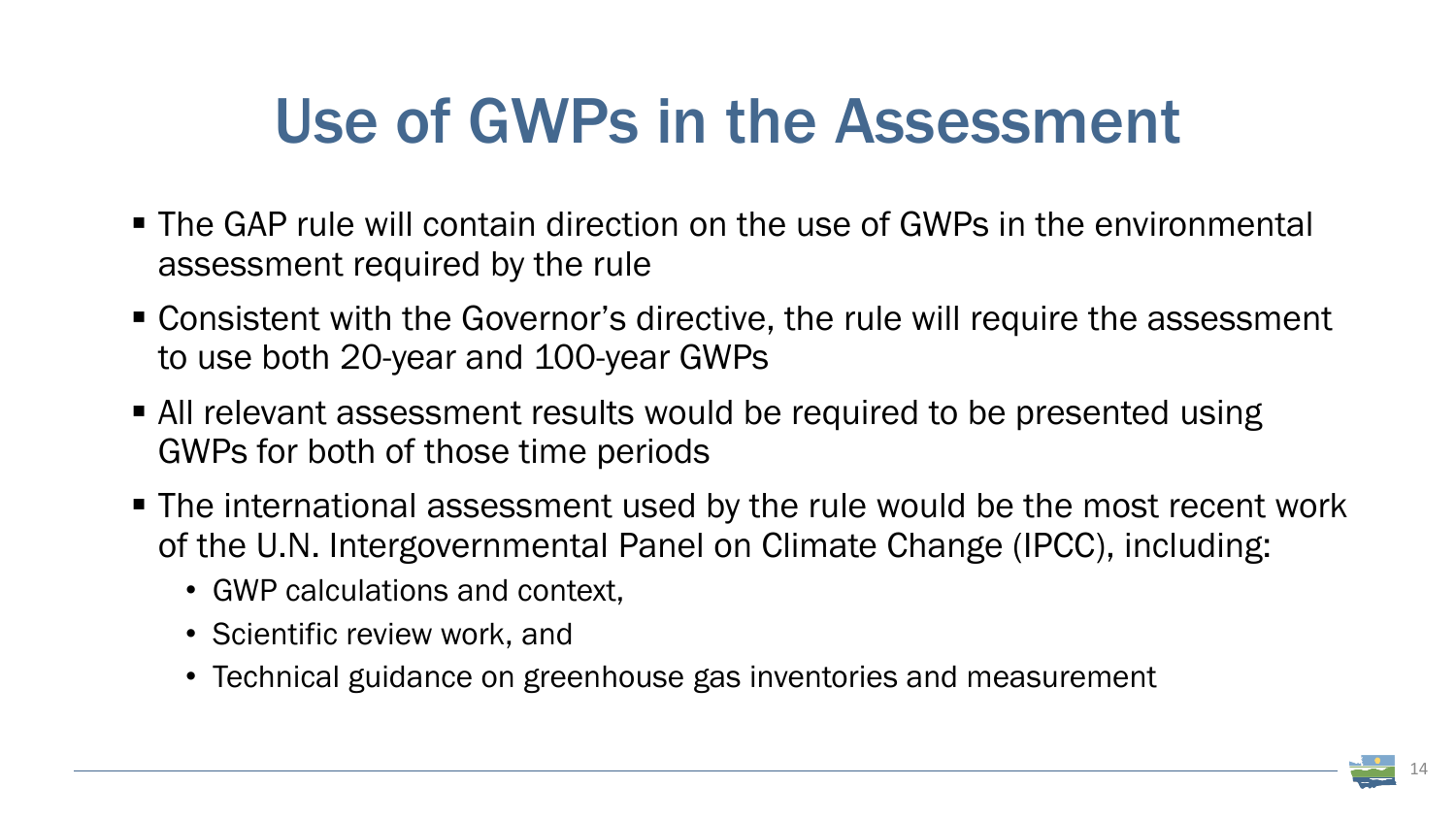#### Parts of the Environmental Assessment

| "On-site"              | • Focused on the project                                                         |
|------------------------|----------------------------------------------------------------------------------|
| Emissions              | infrastructure at its prin                                                       |
| <b>Energy Analysis</b> | • Looking at direct or ind<br>supply, output, load or<br>associated with the pro |
| Life Cycle             | . Focused on the full life                                                       |
| Analysis               | emissions associated v                                                           |

facility or core project mary geographic location

lirect effects on energy other energy impacts oject

cycle greenhouse gas with the project

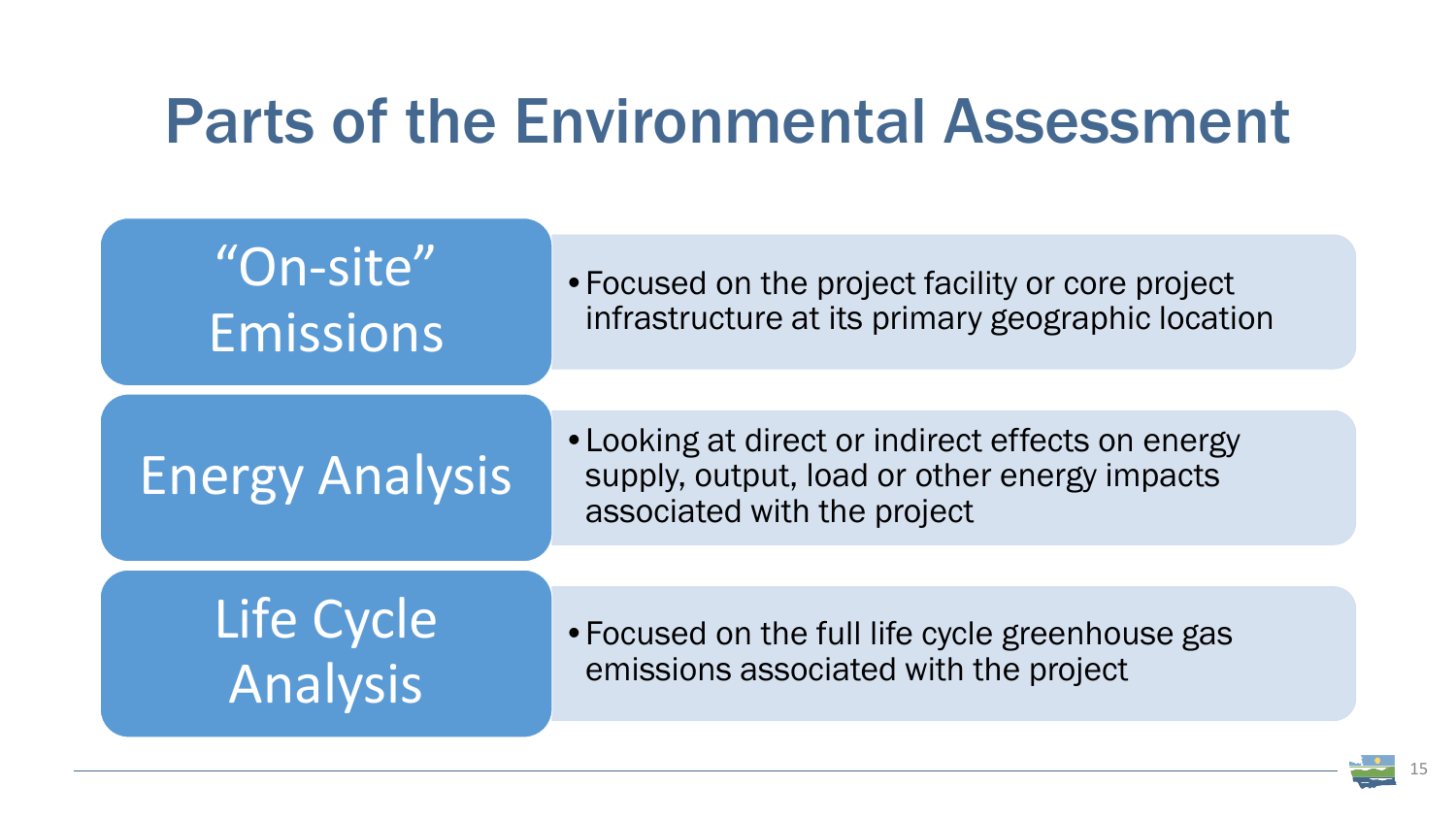

#### Assessment Methods for "On Site" Emissions

We propose using existing methods to assess the direct and indirect emissions associated with the project facility or the core project infrastructure

- Direct operational emissions
	- Use the existing state greenhouse gas reporting methods (WAC 173-441) which are based on EPA's similar federal reporting program (40 CFR Part 98)
	- Use 40 CFR Part 98 methods if 40 CFR Part 98 can be adapted to work with emissions that were not originally covered (e.g., some EPA methods have been developed but never implemented)
- **Indirect operational emissions** 
	- Provide direction for on-site use of electricity and other indirect emissions
- Construction & decommissioning emissions
	- Best practices for construction emissions are increasingly common in SEPA and NEPA analyses. The current thinking is to utilize those best practices in the rule.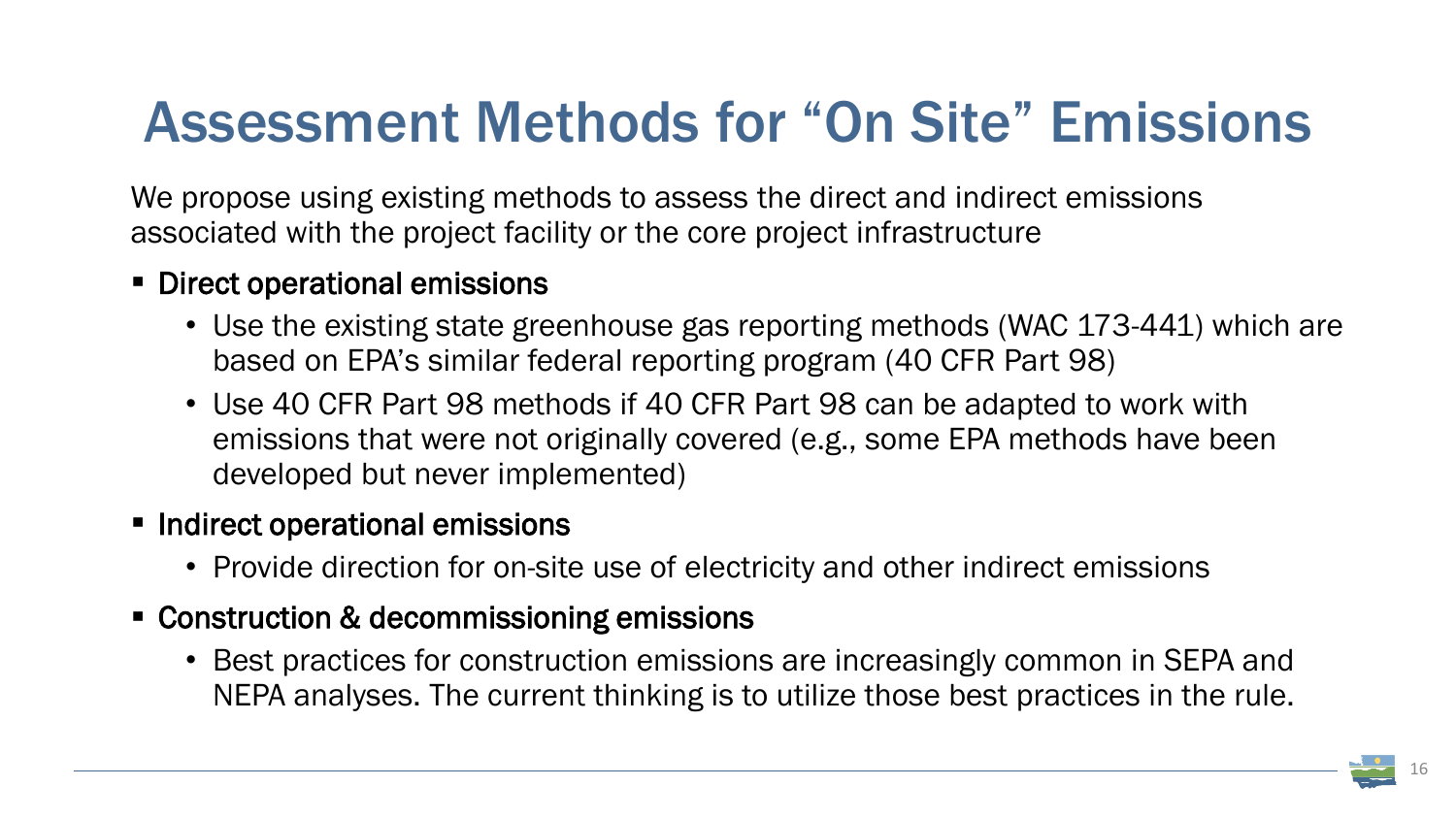# Energy Analysis

- The Governor's Directive requires an "*assessment of any induced load or growth in fuel or energy consumption or electricity generation from the project"*
- The Energy Analysis is proposed to require:
	- A project that would increase flow or capacity of energy supply would have to analyze the "downstream" potential impacts, regardless of whether the increased energy or commodity flow is part of the project itself
	- A project that creates a new line or route of energy supply, or a new type or form of supply, would have to address the implications of those changes if greenhouse gas emissions may be affected
- The Energy Analysis could also be used for:
	- Geographic Leakage effects Is the project likely to result in moving greenhouse gas emissions out of state?
	- Market effects What are the market implications of a shift in energy supply?

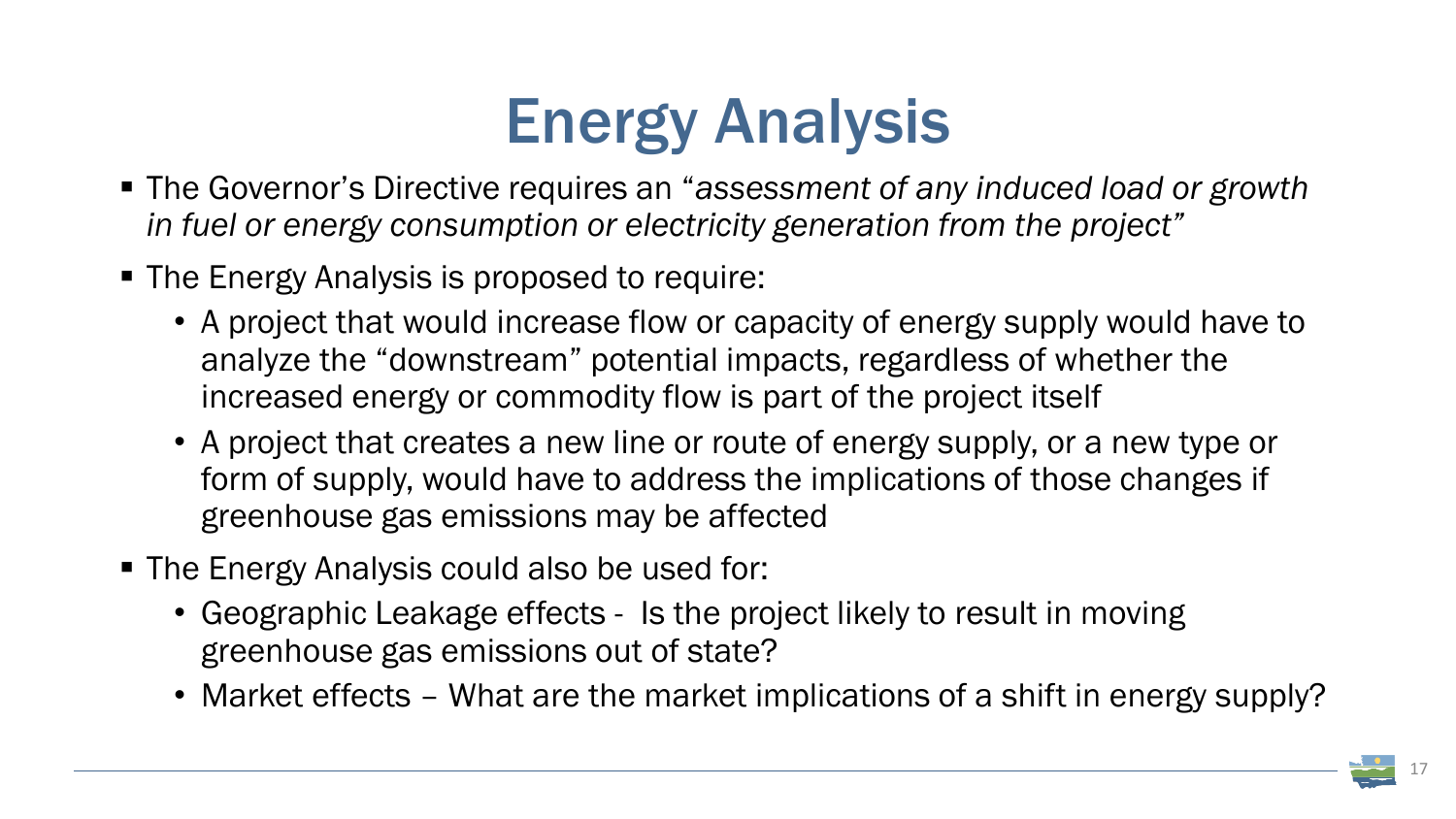### Life Cycle Emissions Analysis

- The Governor's Directive says the assessment should include, "*Criteria for assessing upstream and likely downstream lifecycle emissions attributable to the project, including transportation, leakage, and market and indirect effects"*
- Upstream, downstream, and transportation emissions are all part of a typical life cycle assessment. Indirect emission effects are also captured in a normal life cycle greenhouse gas emissions assessment.
- Geographic leakage and market effects are interrelated, and potentially far more complex. These are not necessarily part of a normal life cycle analysis.

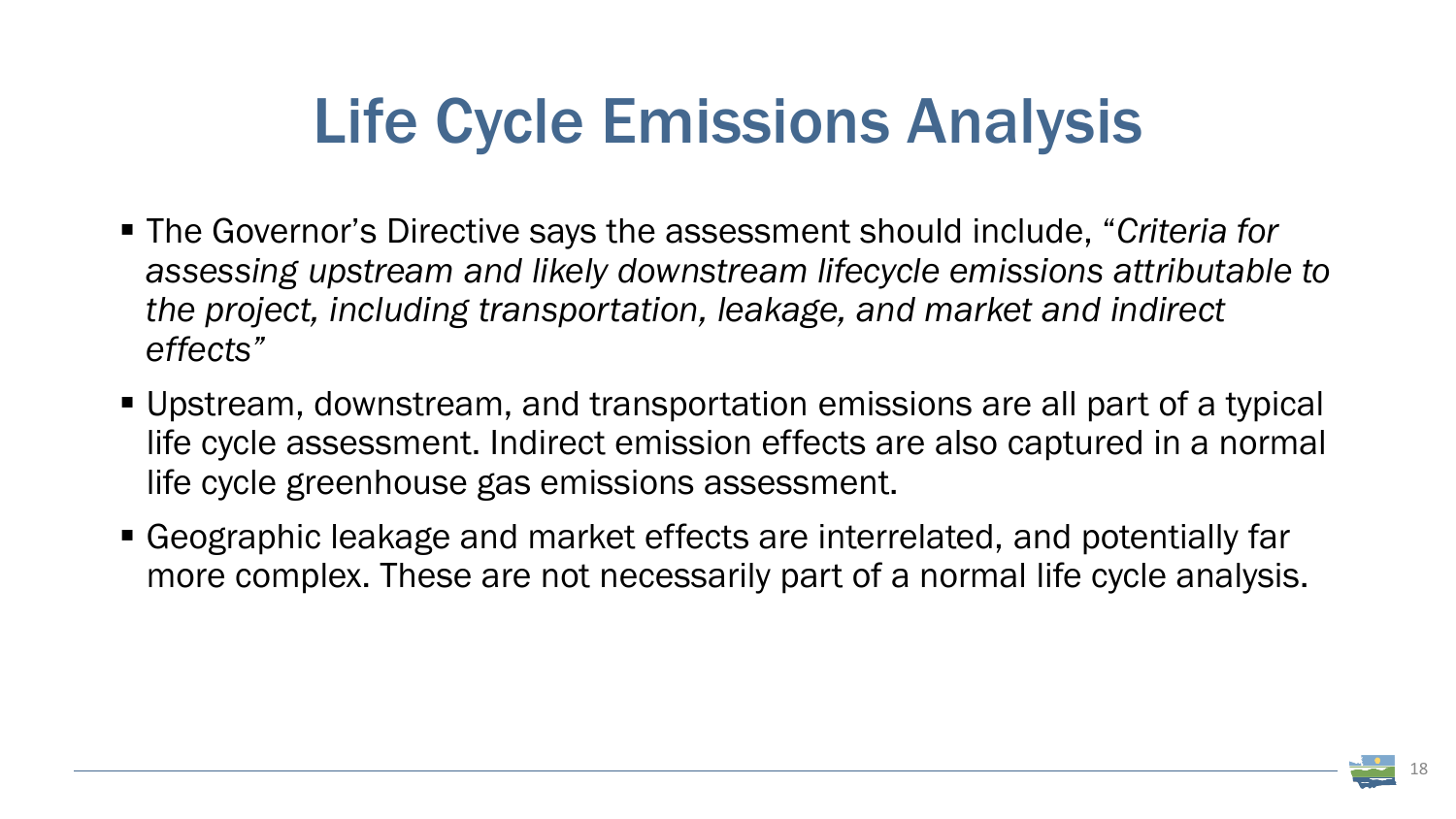

### ISO Life Cycle Assessment Standard

- The International Organization for Standardization (ISO) has put in place a series of standards (the 14040 Series) that establish a conceptual framework and guidance to conduct a life cycle assessment (LCA)
- Rather than write a life cycle analysis protocol in the rule, we are proposing that the rule use these ISO standards as a foundational framework
	- ISO 14040: Environmental management Life cycle assessment Principles and framework
	- ISO 14044: Environment management Life cycle assessment Requirements and guidelines
- The ISO 14040 standard establishes the principles and framework for how a life cycle assessment should be done
	- This standard is focused on terminology and process steps only
	- Defines framework elements like system boundaries and functional units
	- Also addresses interpretation, reporting of results, and critical review
-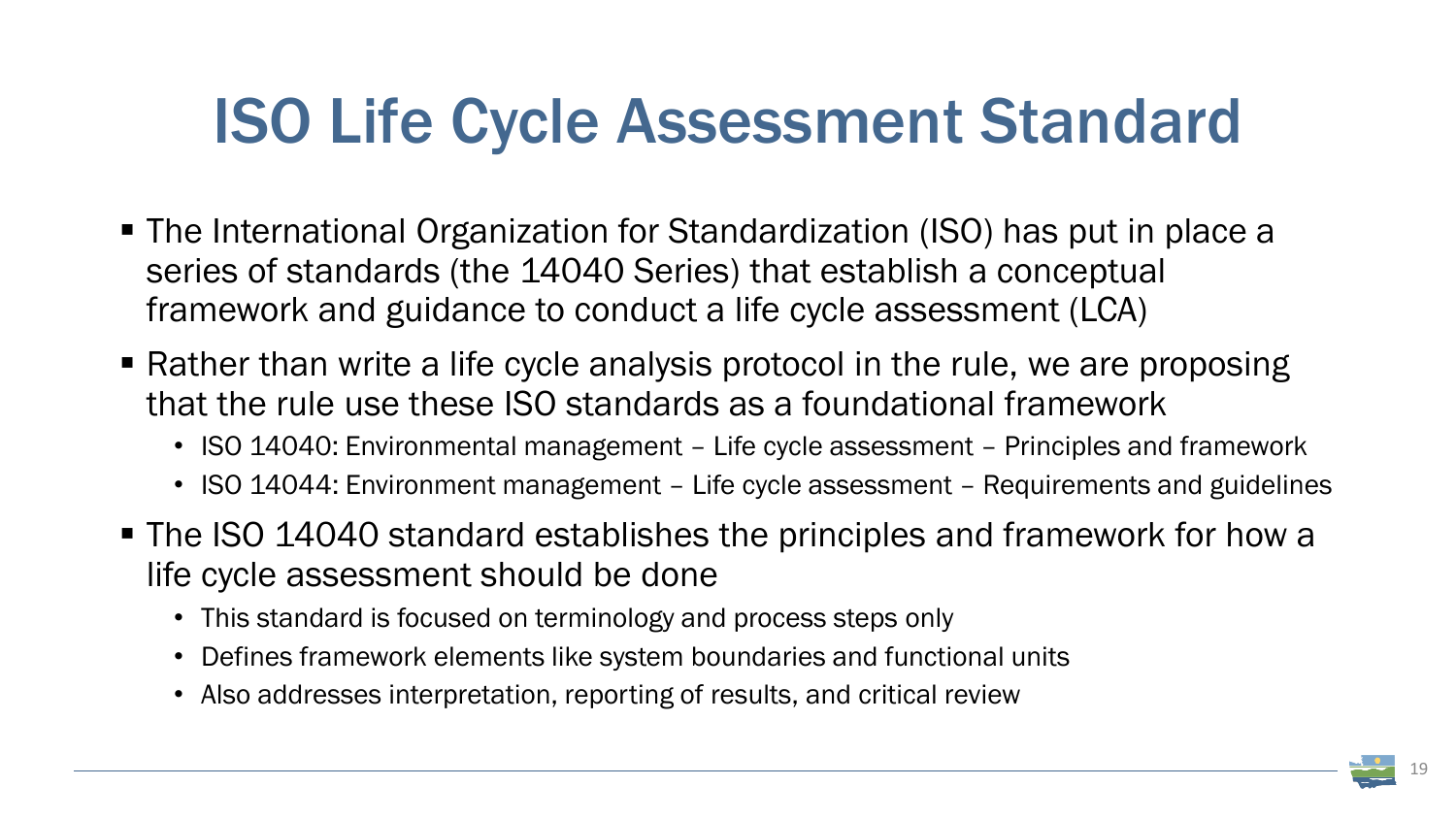## The ISO Standards Working Together

#### ■ The ISO 14044 standard provides the requirements and guidelines for a LCA

- Requirements for collecting, calculating, and validating data
- Guides the selection of impact categories and category indicators, and the classification and characterization of impact categories and results
- Completeness, consistency, and sensitivity checks, with detailed reporting and critical review
- Taken together, the two standards (14040 and 14044) create a holistic protocol for conducting a life cycle analysis

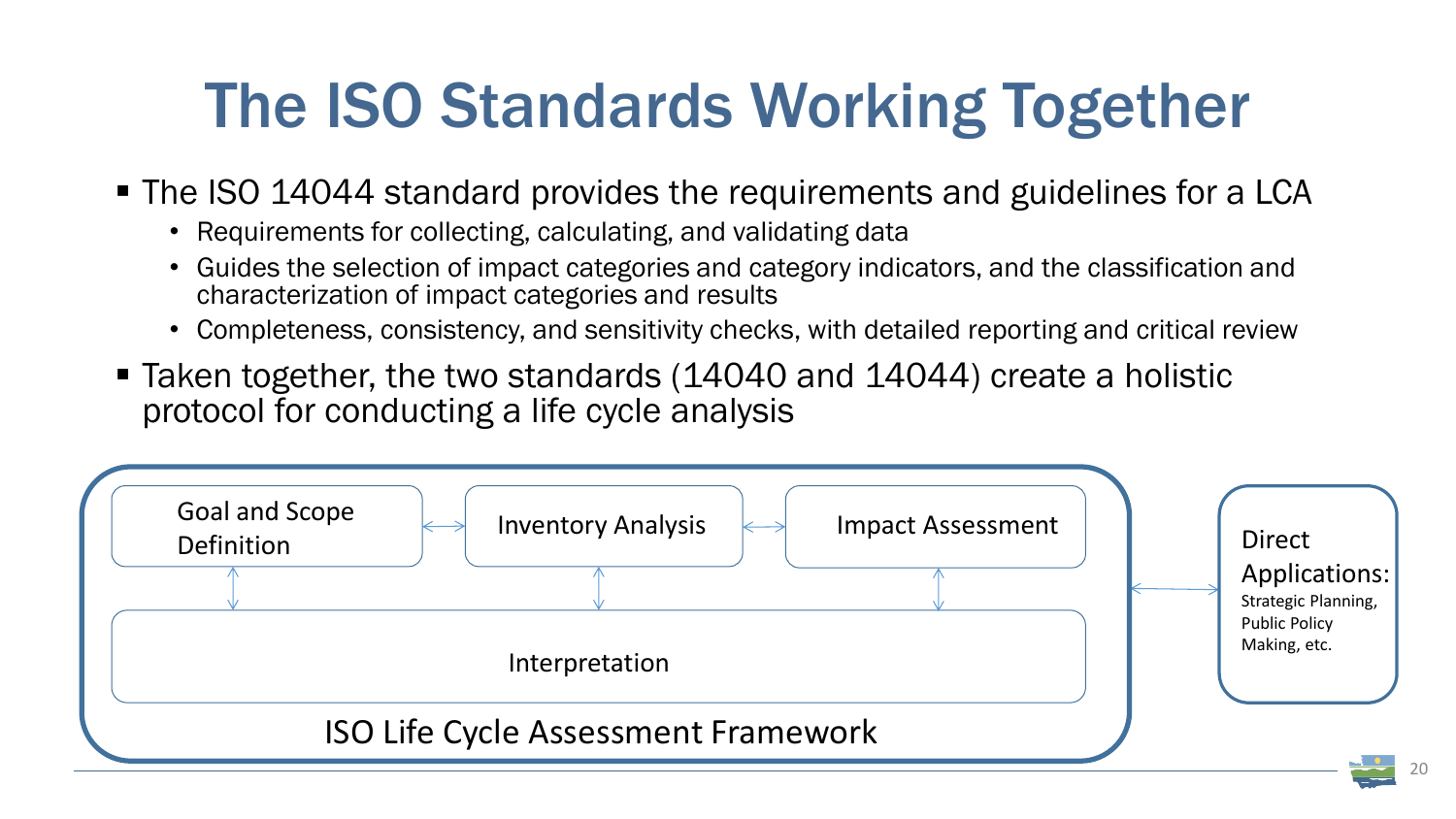### Market and Geographic Leakage Effects

- Many of the projects covered by the GAP rule would produce or move products that compete in the global marketplace
- Understanding these dynamics may require an economic analysis tied in with other modeling efforts
- Different emissions perspectives are possible in the assessment:
	- Gross emissions emissions associated only with the project
	- Net emissions project emissions relative to alternative market scenarios
- Acquiring data can be challenging, especially from foreign sources
- These projections often have a high level of uncertainty
- **These analyses are typically time and resource intensive**

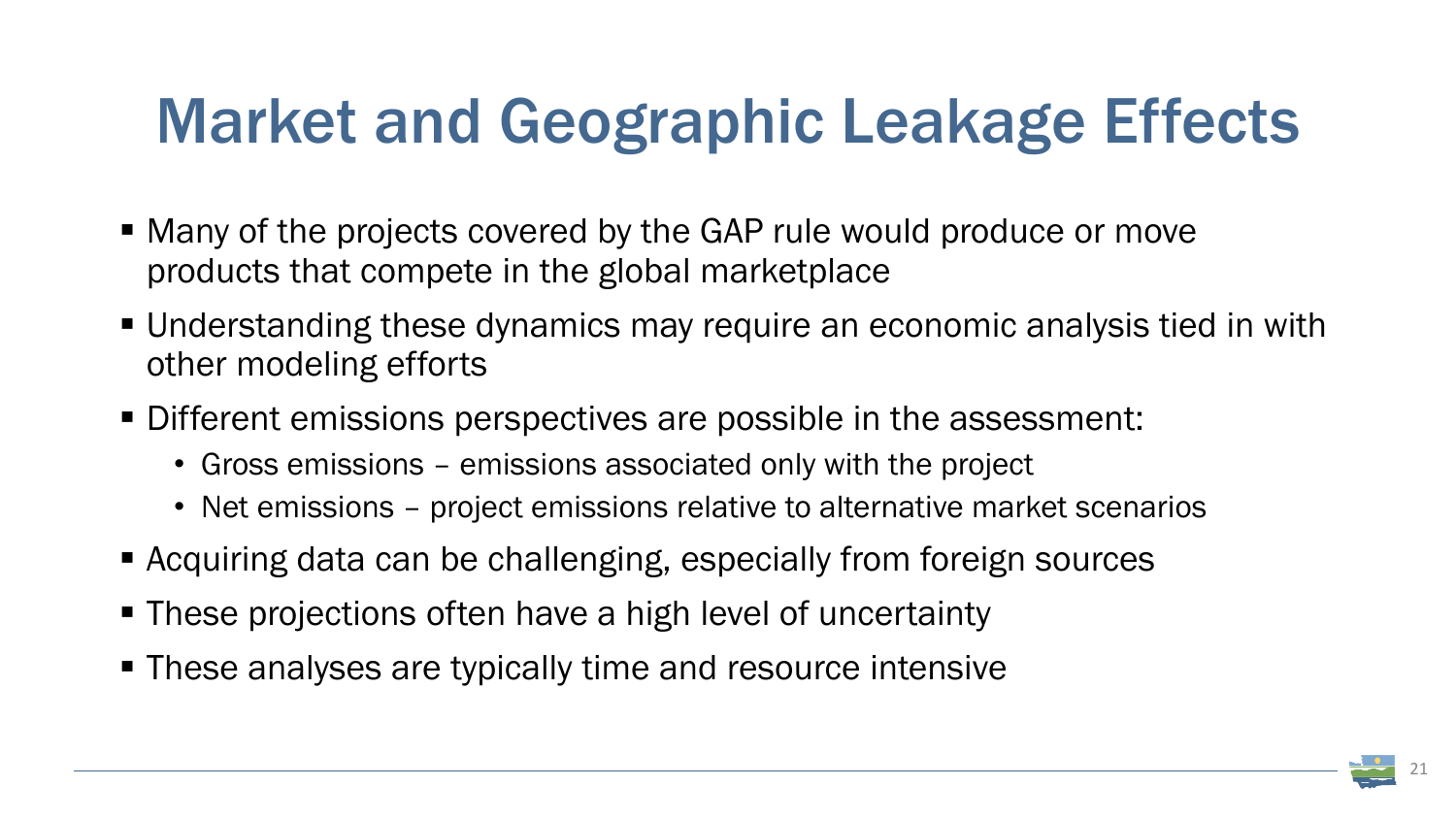### We'd Like Input From You

- What are best practices in estimating construction-related emissions from SEPA or NEPA that we should consider for the rule?
- Have you used the ISO 14040/44 standards to conduct a life cycle analysis? If so, where do you believe the rule needs additional specificity to make implementing the standards practical or feasible?
- **Are there special considerations we should take into account for projects that** may lack a central facility or clear "on site" emissions (e.g., linear projects)?
- $\blacksquare$  Is it more important to focus on the net emissions or on the gross emissions of a project? What should be the role of global economic analysis (e.g., developing a project global supply and demand curve) in the assessment?
- What should the role of economics play in the Energy Analysis? Is it enough to note where supplies of energy will change, or should the price effects of those changes feed into a dynamic price model (or similar analyses)?

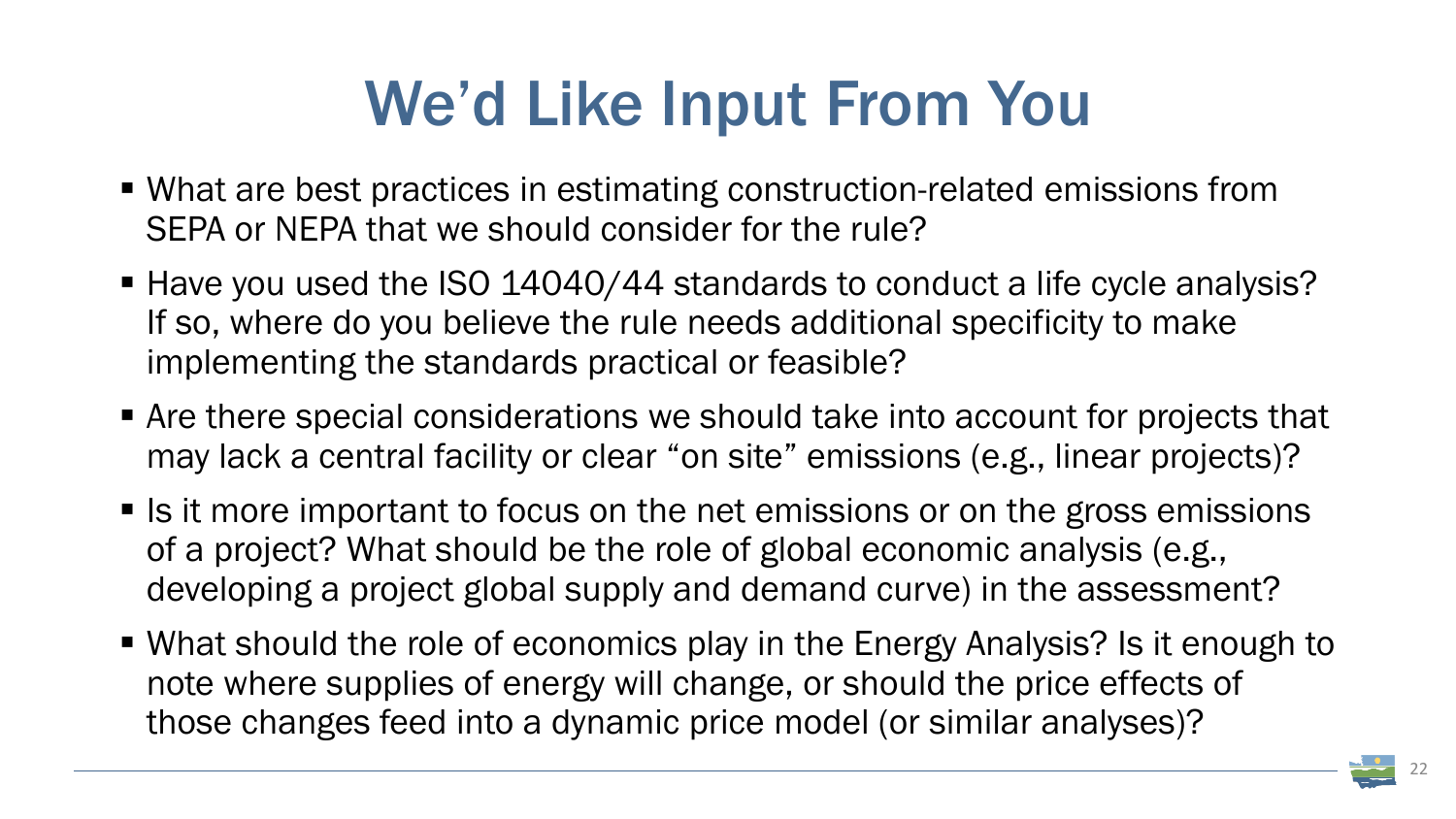### We'd Like Input From You (2)

- What should the time period for the assessment be? Under SEPA, the analysis usually considers the typical operational lifespan of a project and construction but the time period could be longer to align with the GHG emission limits, or for other reasons.
- Should the rule identify starting and ending points of the life cycle analysis for project inputs and outputs? This could be at specific points, or the rule could provide more general direction, depending on the project type.
- At what point should the analysis terminate downstream? Should the first potential use be included in the life cycle analysis as the end point?
	- For example, in the case of fossil fuels the combustion of that fuel if some other use is not known, or if the first potential use is not demonstrable?
	- For non-fossil fuel products should the first potential use be considered to be the first use, or analyzed as multiple uses, or a final end use of the product?

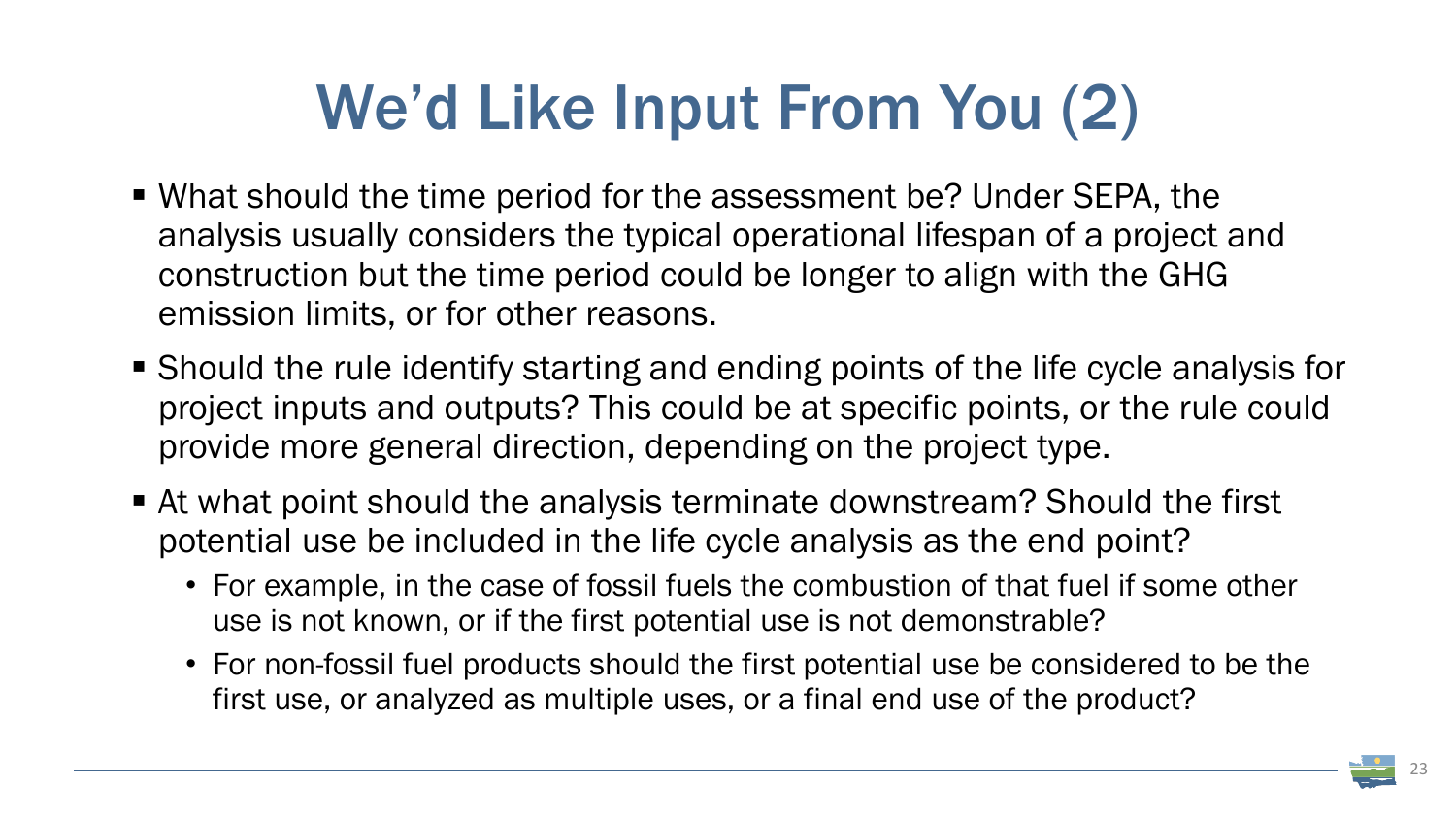

#### GAP Rule Webinar Series

| $\blacksquare$ June 25 | <b>Presentation is online</b>       | GAP<br>and  |
|------------------------|-------------------------------------|-------------|
| $\blacksquare$ July 23 | <b>Presentation is online</b>       | Rule        |
| <b>August 27</b>       | 9:30 am - noon                      | Envi<br>met |
| September 24           | $2:00 \text{ pm} - 4:30 \text{ pm}$ | Mitig       |
| October 29             | $9:30$ am $-$ noon                  | TBD         |
| November 17            | $9:00$ am $-$ noon                  | Draf        |

- AP Rule purpose, process nd key concepts
- ule applicability
- nvironmental assessment **ethods**
- **Iitigation**
- 
- raft GAP Rule overview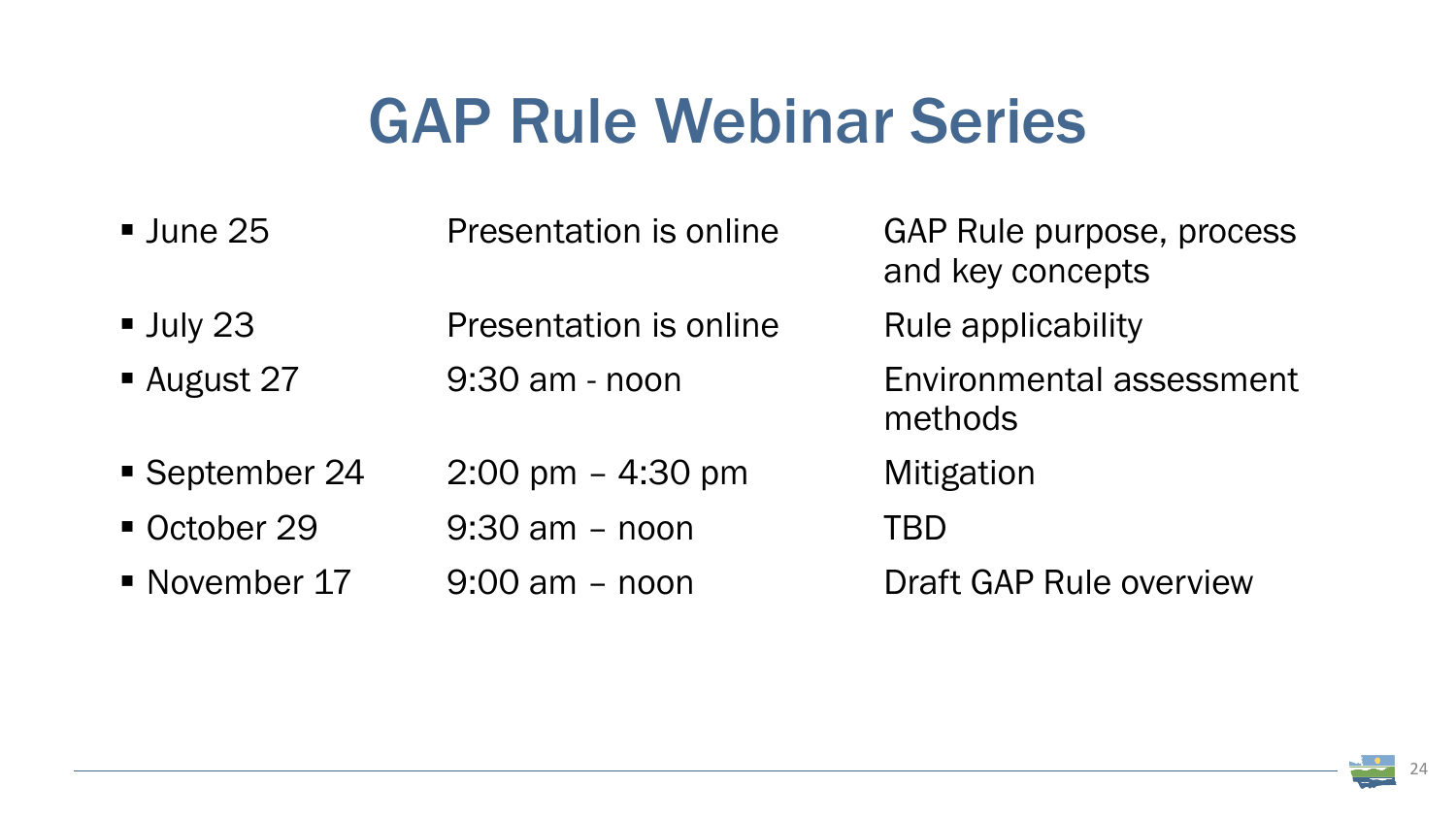# For More Information

Join our email list: <http://listserv.ecology.wa.gov/scripts/wa-ECOLOGY.exe?SUBED1=GAP-RULE&A=1>

Email questions, input or feedback to: [gap-rule@ecy.wa.gov](mailto:gap-rule@ecy.wa.gov)

[Website: https://ecology.wa.gov/Regulations-Permits/Laws-rules](https://ecology.wa.gov/Regulations-Permits/Laws-rules-rulemaking/Rulemaking/WAC-173-445)rulemaking/Rulemaking/WAC-173-445

Points of Contact: Diane Butorac **Fran Sant** [diane.butorac@ecy.wa.gov](mailto:diane.Butorac@ecy.wa.gov) [fran.sant@ecy.wa.gov](mailto:fran.sant@ecy.wa.gov) (360) 407-6573 (360) 407-6004